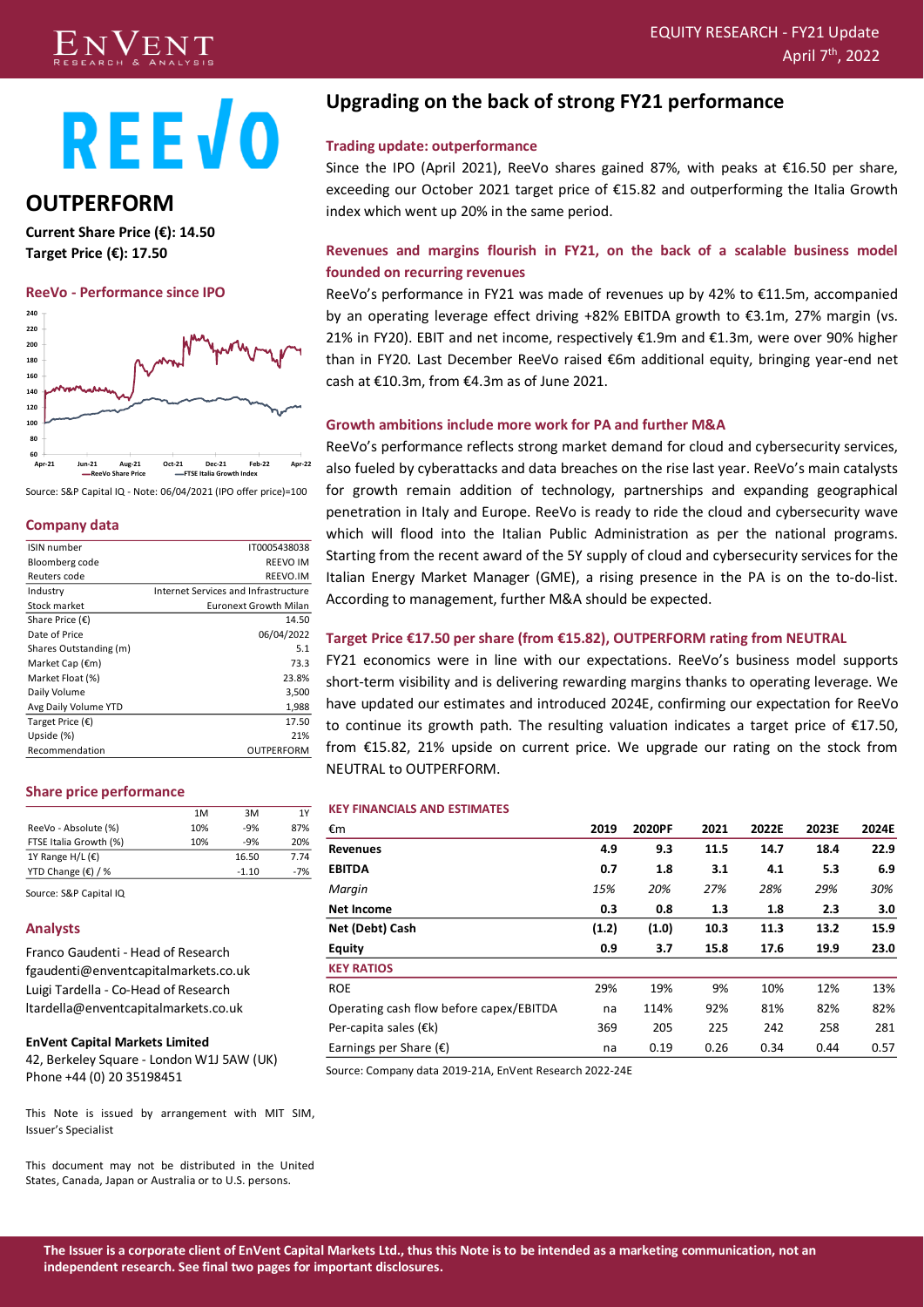**per share**

**Italia Growth Index**

# **Market update: outperformance**

**Trading price range €7.74-16.50 +87% for ReeVo, vs +20% of the 0 50 100 150 200 250 Apr-21 Jun-21 Aug-21 Oct-21 Dec-21 Feb-22 Apr-22 ReeVo Volumes -ReeVo Share Price -FTSE Italia Growth Index ReeVo IPO offer price €7.74 ReeVo ending price €14.50 +87%**

**ReeVo - Share price performance and trading volumes since IPO**

Source: EnVent Research on S&P Capital IQ - Note: 06/04/2021 (IPO offer price)=100



**0**

**40,000**

**80,000**

**120,000**

**160,000**

**200,000**

**ReeVo above the line**

**Fair correlation**

Source: EnVent Research on S&P Capital IQ, April 2022

**Global peer group - Polynomial regression analysis**

**Polynomial regression to represent poor correlation of high revenue multiples regardless of losses or low profitability**

**International peers, including** 



Source: EnVent Research on S&P Capital IQ, April 2022 - Note: capped losses for WANdisco and Osirium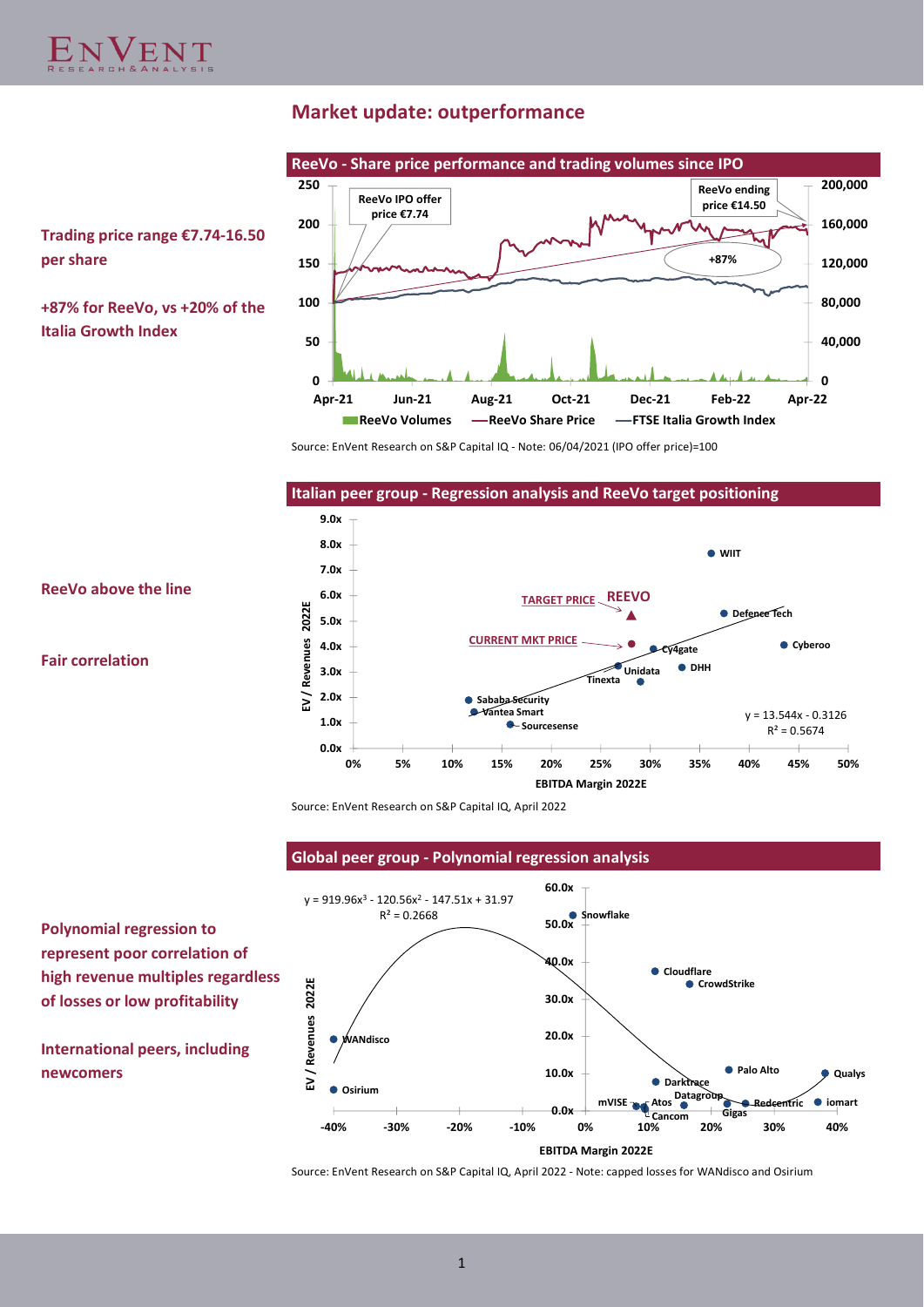

# **Investment case**

**data as operations' core**

**portfolio of services**

An Italian cloud pioneer, business infrastructure, cybersecurity and multi-cloud services, with a track record of 20 Proprietary technology for a wide distributors and 250 IT business partners, offering through proprietary technology ReeVo, listed on Euronext Growth Milan, is an Italian provider of cloud years in the IT industry, of which 15 in cloud computing and cybersecurity. The business proposal is a tailor-made flexible solution to SMEs for managing, storing securely and protecting business data. ReeVo reaches end-users through three Infrastructure (Iaas), Backup and Storage, Disaster recovery, Cloud cybersecurity, Managed cloud, Multi-cloud and Hybrid cloud. Services are delivered through its own infrastructure hosted within four *carrier neutral* Tier-IV data centers.

> Recurring revenues and scalable solutions make a solid ground for an effective operational leverage accompanying sales increases with higher operating margins and cash flow regardless the size of operations.

**Strategy: constant technology update, M&A as pivotal tool**

Main strategic goal on the path toward ReeVo deserved market share is the continuous upgrade of *state-of-the-art* technology into service offer, leveraging on business partners and on the SMEs digital transformation trend. M&A is a strategy core pillar, an efficient way to acquire technology and add solutions to portfolio, as done through two acquisitions to add cybersecurity solutions, managed cloud and multi-cloud.



**Steady and profitable growth**

Source: Company data

## **Industry and Company drivers**

- Relentlessly growing data economy and rising need for data security
- Increasing investments on cloud infrastructure
- Over 5m of SMEs in Italy going digital
- Full-service portfolio, cloud solutions tailor-made and industrialized
- In-house developed cloud platform, highest-grade data centers
- Go-to-market by industry partnerships, recurring revenues, and earnings
- Wide customer base, low concentration, and low churn rate
- Capital-free, scalable, and repeatable business model

## **Challenges**

- High rivalry in a profitable segment attracting new entrants
- Potential pressure on pricing over time
- Keep up with innovation and technological change pace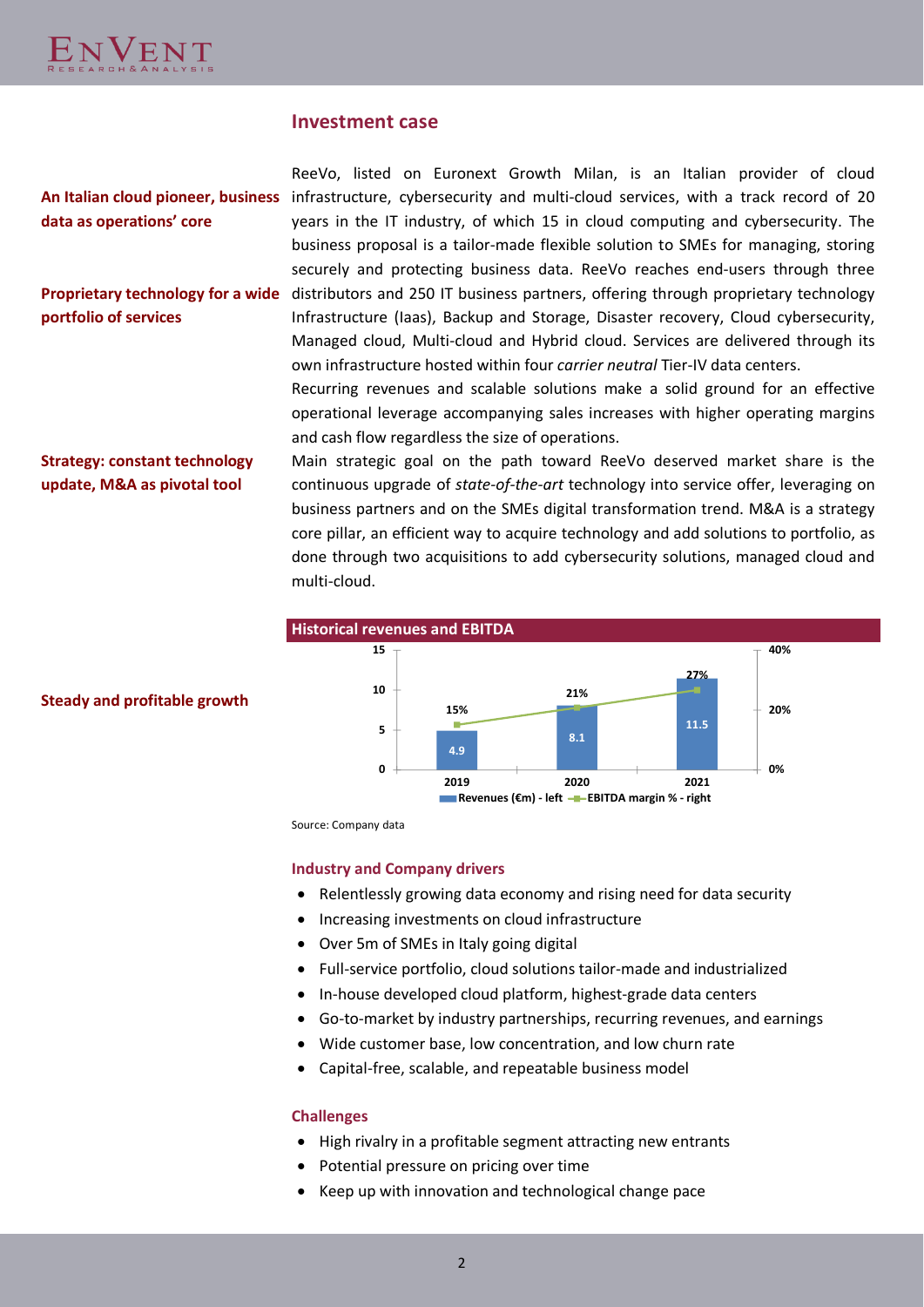# **Quality of earnings and effective operating leverage**

ReeVo, as a tech solutions company, operates through a business model which implies investment in fixed costs to develop and update technologies and applications, while the cost of services provided to end-users, such as cloud facilities and materials, is variable and recovered by volume-based fees from customers, according to terms of a subscription contract. Such a revenue model guarantees recurring revenues visibility and scalability through incremental coverage of investment and personnel cost. Regularity of collections and minimal receivable risk add stable working capital investment to the mix. The operating leverage has proven quite effective according to 2020 and 2021 financials, in which sales increase at 62% and 39%, respectively, has been accompanied by EBITDA increase at 126% and 82%.

## **Degree of operating leverage calculation**

| 2020 | 2021 |
|------|------|
| 62%  | 39%  |
| 126% | 82%  |
| 176% | 92%  |
| 203% | 211% |
| 284% | 238% |
|      |      |

Source: EnVent Research on Company data

# **Business update: PA tenders and addition of advanced technologies**

# • Award from the Italian Energy Market Manager (GME) for the 5Y supply of cloud and cybersecurity services

- ReeVo, through a partnership with Cy4Gate, Italian company in the cyberintelligence and cybersecurity market, will integrate into its Security Operation Center services the Cy4Gate's Real Time Analytics technology in SaaS mode. In addition, the cybersecurity teams of both companies will collaborate in an Incident Response taskforce to promptly respond to cyber-attacks to customers protected by ReeVo services.
- New customers as a large-scale furniture retailer, two asset management companies, a consumer loans provider, an international company specialized in equipment for geotechnical engineering are increasing annual revenues per user

# **Rewarding business model regardless of operation width**

**Award from the Italian Energy Market Manager**

**Addition of RTA cybersecurity technology for advanced cloud and cybersecurity services**

**Larger corporate end-customers**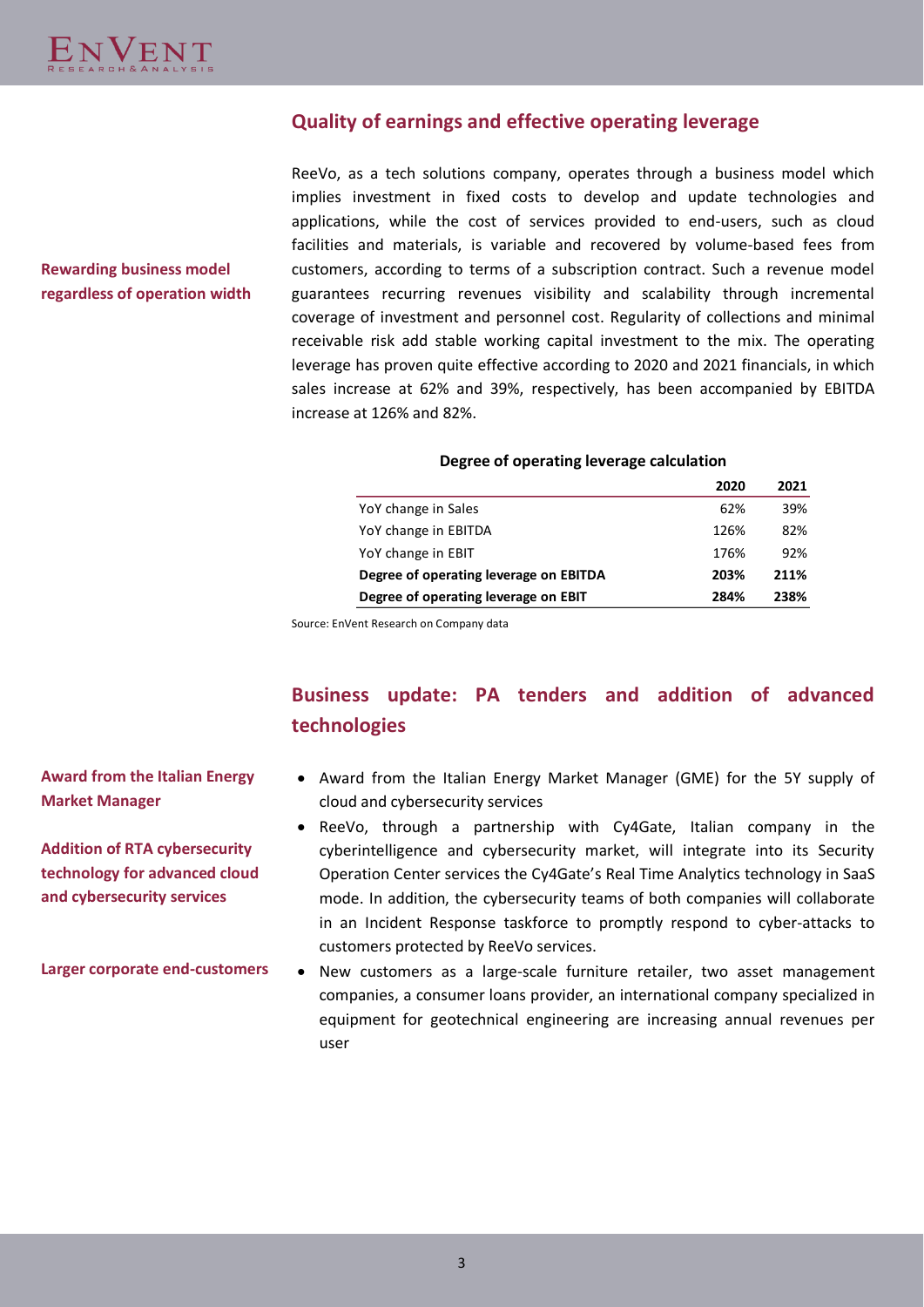# **Estimates revision**

ReeVo FY21 economics were in line with our expectations. Looking ahead, we have restated sales growth as more consistent with present organic growth. Aside from operating costs fine-tuning, we leave other main assumptions unchanged and introduce our 2024E.

## **Change in estimates**



Source: EnVent Research

| <b>Revised</b>    |      |       |       | <b>Previous</b> |       | Change % |        |        |        |
|-------------------|------|-------|-------|-----------------|-------|----------|--------|--------|--------|
| €m                | 2021 | 2022E | 2023E | 2021E           | 2022E | 2023E    | 2021   | 2022E  | 2023E  |
| <b>Revenues</b>   | 11.5 | 14.7  | 18.4  | 11.7            | 18.3  | 23.8     | $-2\%$ | $-19%$ | $-23%$ |
| <b>EBITDA</b>     | 3.1  | 4.1   | 5.3   | 3.0             | 5.3   | 7.3      | 1%     | $-23%$ | $-27%$ |
| Margin            | 27%  | 28%   | 29%   | 26%             | 29%   | 31%      |        |        |        |
| <b>EBIT</b>       | 1.9  | 2.5   | 3.3   | 2.0             | 3.8   | 5.2      | -4%    | $-33%$ | -36%   |
| Margin            | 16%  | 17%   | 18%   | 17%             | 21%   | 22%      |        |        |        |
| Net Income        | 1.3  | 1.8   | 2.3   | 1.4             | 2.7   | 3.7      | $-2%$  | $-34%$ | -37%   |
| Net (Debt) Cash   | 10.3 | 11.3  | 13.2  | 4.8             | 6.1   | 8.1      |        |        |        |
| Net Debt / EBITDA | cash | cash  | cash  | cash            | cash  | cash     |        |        |        |

Source: EnVent Research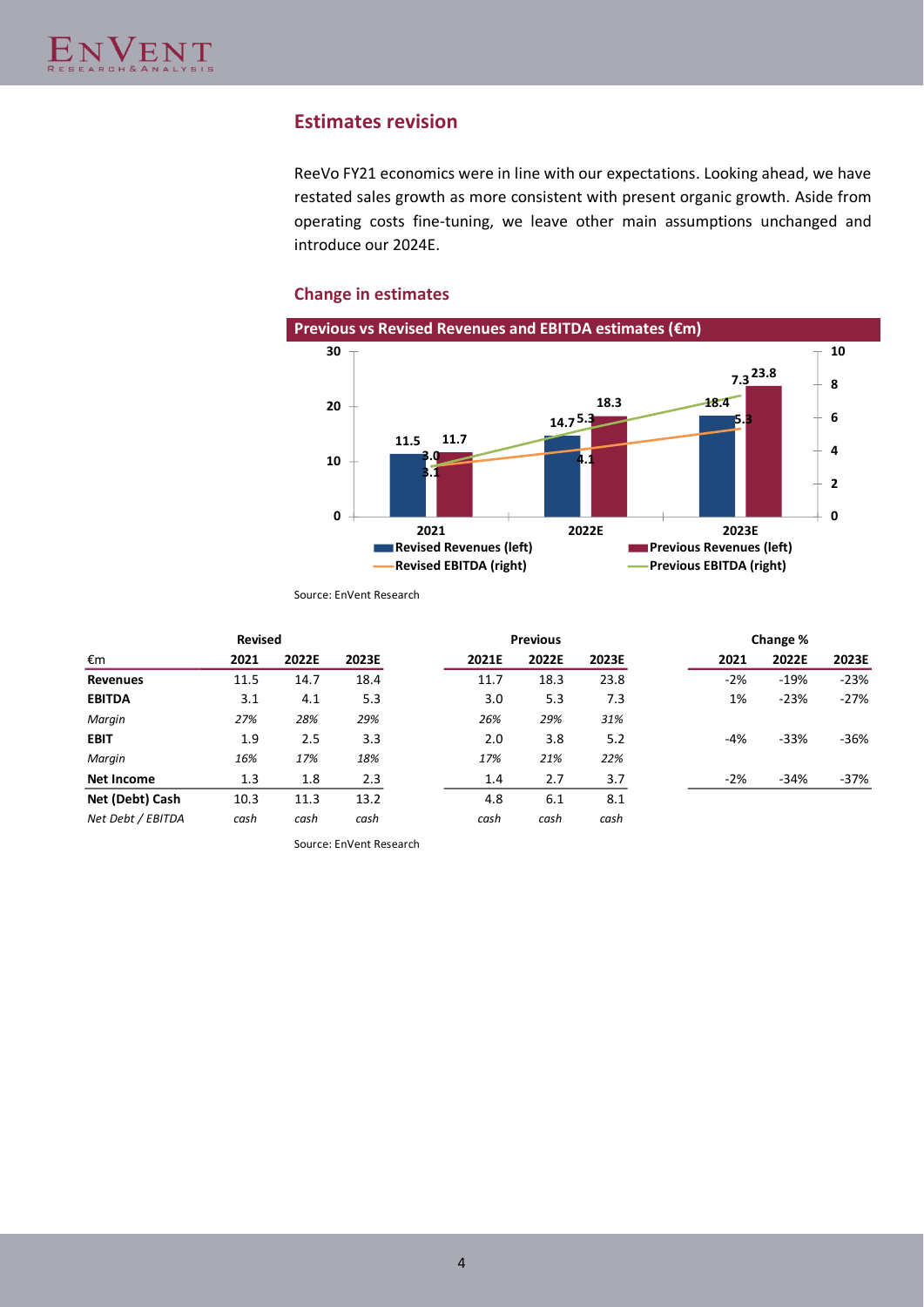# **Financial projections**

|                             | <b>Consolidated Profit and Loss</b> |       |       |        |        |        |  |  |
|-----------------------------|-------------------------------------|-------|-------|--------|--------|--------|--|--|
| €m                          | 2019                                | 2020  | 2021  | 2022E  | 2023E  | 2024E  |  |  |
| Sales                       | 4.8                                 | 7.8   | 10.8  | 14.0   | 17.5   | 21.9   |  |  |
| Capitalization of R&D costs | 0.1                                 | 0.2   | 0.5   | 0.5    | 0.6    | 0.8    |  |  |
| Other income                | 0.1                                 | 0.1   | 0.2   | 0.2    | 0.2    | 0.2    |  |  |
| <b>Total Revenues</b>       | 4.9                                 | 8.1   | 11.5  | 14.7   | 18.4   | 22.9   |  |  |
| YoY %                       | 16.5%                               | 64.0% | 41.8% | 28.4%  | 24.6%  | 24.7%  |  |  |
| Materials                   | (2.1)                               | (2.7) | (3.0) | (4.1)  | (5.1)  | (6.3)  |  |  |
| Services                    | (1.5)                               | (2.4) | (3.5) | (4.3)  | (5.1)  | (6.1)  |  |  |
| Personnel                   | (0.5)                               | (1.2) | (1.9) | (2.2)  | (2.7)  | (3.4)  |  |  |
| Other operating costs       | (0.1)                               | (0.1) | (0.1) | (0.1)  | (0.2)  | (0.2)  |  |  |
| Operating costs             | (4.2)                               | (6.4) | (8.4) | (10.6) | (13.0) | (16.0) |  |  |
| <b>EBITDA</b>               | 0.7                                 | 1.7   | 3.1   | 4.1    | 5.3    | 6.9    |  |  |
| Margin                      | 15.1%                               | 20.8% | 26.7% | 27.9%  | 29.0%  | 30.0%  |  |  |
| D&A                         | (0.4)                               | (0.7) | (1.2) | (1.6)  | (2.0)  | (2.6)  |  |  |
| <b>EBIT</b>                 | 0.4                                 | 1.0   | 1.9   | 2.5    | 3.3    | 4.3    |  |  |
| Margin                      | 7.2%                                | 12.1% | 16.4% | 17.1%  | 18.0%  | 18.6%  |  |  |
| Interest                    | 0.0                                 | (0.1) | (0.1) | (0.1)  | (0.1)  | (0.1)  |  |  |
| <b>EBT</b>                  | 0.4                                 | 0.9   | 1.8   | 2.5    | 3.2    | 4.2    |  |  |
| Margin                      | 7.7%                                | 11.5% | 15.7% | 16.6%  | 17.7%  | 18.3%  |  |  |
| Income taxes                | (0.1)                               | (0.2) | (0.5) | (0.7)  | (0.9)  | (1.2)  |  |  |
| <b>Net Income</b>           | 0.3                                 | 0.7   | 1.3   | 1.8    | 2.3    | 3.0    |  |  |
| Margin                      | 5.4%                                | 8.4%  | 11.7% | 12.0%  | 12.7%  | 13.2%  |  |  |

**Organic sales growth in 2021, in 2020 a mix of organic and external growth**

Source: Company data 2019-21A, EnVent Research 2022-24E

| <b>Consolidated Balance Sheet</b>       |       |       |        |        |        |        |  |  |  |  |
|-----------------------------------------|-------|-------|--------|--------|--------|--------|--|--|--|--|
| €m                                      | 2019  | 2020  | 2021   | 2022E  | 2023E  | 2024E  |  |  |  |  |
| Inventory                               | 0.0   | 0.0   | 0.1    | 0.0    | 0.0    | 0.0    |  |  |  |  |
| Trade receivables                       | 1.1   | 1.7   | 2.3    | 3.0    | 3.8    | 4.8    |  |  |  |  |
| Trade payables                          | (1.0) | (1.1) | (1.8)  | (2.3)  | (2.8)  | (3.4)  |  |  |  |  |
| <b>Trade Working Capital</b>            | 0.1   | 0.6   | 0.6    | 0.8    | 1.1    | 1.4    |  |  |  |  |
| Other assets (liabilities)              | 0.1   | (0.2) | (0.3)  | (0.3)  | (0.3)  | (0.3)  |  |  |  |  |
| <b>Net Working Capital</b>              | 0.2   | 0.4   | 0.2    | 0.5    | 0.7    | 1.0    |  |  |  |  |
| Intangible assets                       | 0.4   | 0.8   | 1.1    | 1.6    | 2.2    | 2.5    |  |  |  |  |
| Goodwill                                | 0.0   | 2.0   | 2.0    | 1.8    | 1.6    | 1.4    |  |  |  |  |
| Right-of-use assets                     | 0.9   | 1.0   | 0.8    | 0.7    | 0.7    | 0.8    |  |  |  |  |
| Property, plant and equipment           | 0.6   | 1.2   | 2.1    | 2.5    | 2.7    | 2.7    |  |  |  |  |
| Equity investments and financial assets | 0.1   | 0.1   | 0.1    | 0.1    | 0.1    | 0.1    |  |  |  |  |
| <b>Non-current assets</b>               | 2.0   | 5.0   | 6.1    | 6.8    | 7.3    | 7.5    |  |  |  |  |
| <b>Provisions</b>                       | (0.2) | (0.8) | (0.8)  | (1.0)  | (1.2)  | (1.5)  |  |  |  |  |
| <b>Net Invested Capital</b>             | 2.1   | 4.6   | 5.6    | 6.3    | 6.8    | 7.1    |  |  |  |  |
| Net Debt (Cash)                         | 1.2   | 1.0   | (10.3) | (11.3) | (13.2) | (15.9) |  |  |  |  |
| <b>Equity</b>                           | 0.9   | 3.7   | 15.8   | 17.6   | 19.9   | 23.0   |  |  |  |  |
| <b>Sources</b>                          | 2.1   | 4.6   | 5.6    | 6.3    | 6.8    | 7.1    |  |  |  |  |

Source: Company data 2019-21A, EnVent Research 2022-24E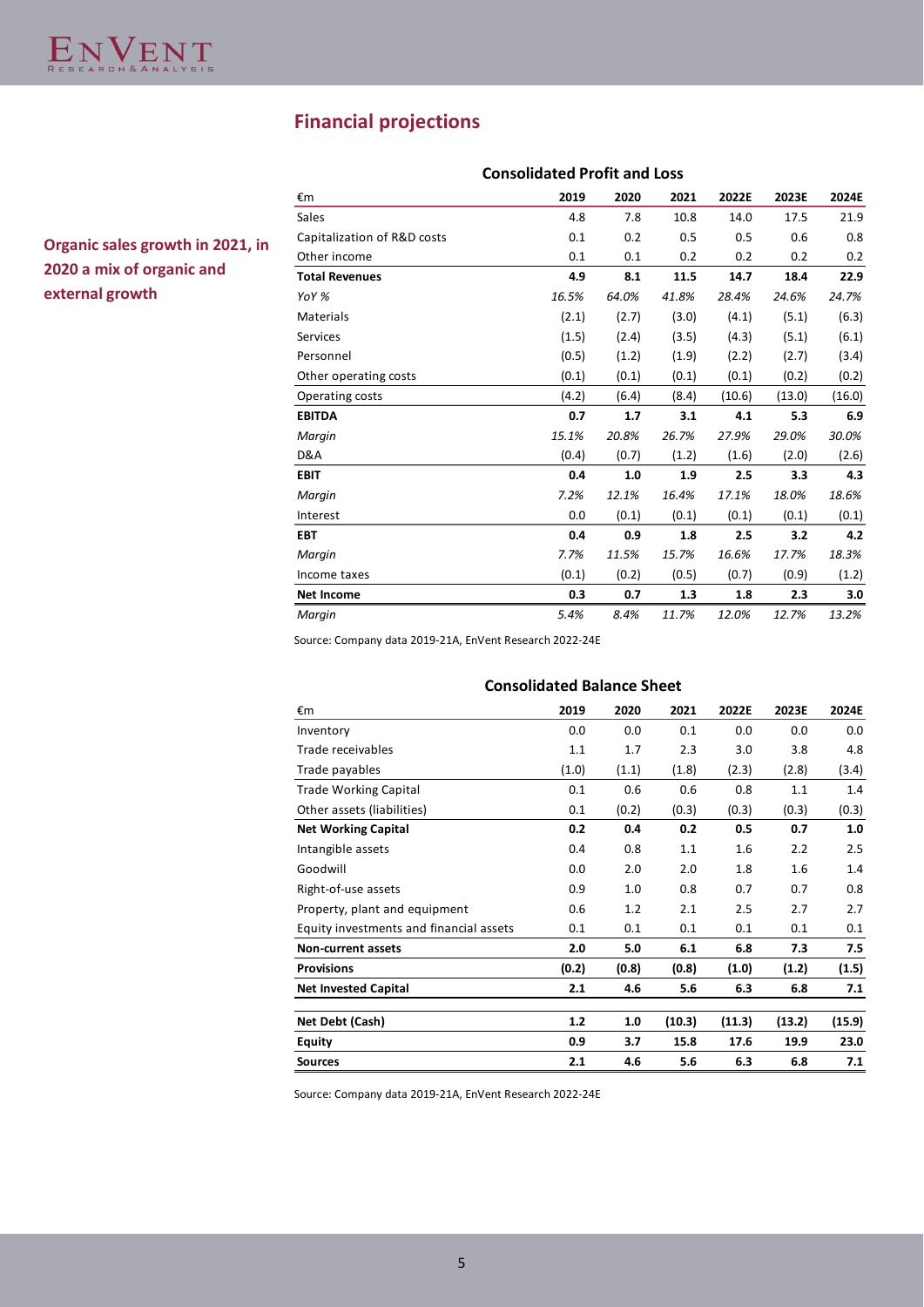## **Consolidated Cash Flow**

| <b>Self-financing capex from 2021</b> | Other assets and I |
|---------------------------------------|--------------------|
|                                       | Operating cash flo |
|                                       | Capex              |
| on                                    | Operating cash flo |
|                                       | Interest           |

| €m                                     | 2020  | 2021  | 2022E | 2023E | 2024E |
|----------------------------------------|-------|-------|-------|-------|-------|
| <b>EBIT</b>                            | 1.0   | 1.9   | 2.5   | 3.3   | 4.3   |
| Current taxes                          | (0.2) | (0.5) | (0.7) | (0.9) | (1.2) |
| D&A                                    | 0.7   | 1.2   | 1.6   | 2.0   | 2.6   |
| Provisions                             | 0.6   | 0.0   | 0.1   | 0.2   | 0.3   |
| Cash flow from P&L operations          | 2.1   | 2.7   | 3.5   | 4.7   | 6.0   |
| <b>Trade Working Capital</b>           | (0.5) | 0.1   | (0.2) | (0.3) | (0.3) |
| Other assets and liabilities           | 0.4   | 0.1   | 0.0   | 0.0   | 0.0   |
| Operating cash flow before capex       | 1.9   | 2.8   | 3.3   | 4.4   | 5.7   |
| Capex                                  | (3.7) | (2.3) | (2.3) | (2.5) | (2.8) |
| Operating cash flow after WC and capex | (1.8) | 0.5   | 1.1   | 1.9   | 2.8   |
| Interest                               | (0.1) | (0.1) | (0.1) | (0.1) | (0.1) |
| IPO proceeds                           | 0.0   | 4.8   | 0.0   | 0.0   | 0.0   |
| Paid-in Capital                        | 2.1   | 5.7   | 0.0   | 0.0   | 0.0   |
| Change in equity                       | 0.0   | 0.3   | 0.0   | 0.0   | 0.0   |
| Net cash flow                          | 0.2   | 11.3  | 1.0   | 1.9   | 2.8   |
|                                        |       |       |       |       |       |
| Net (Debt) Cash - Beginning            | (1.2) | (1.0) | 10.3  | 11.3  | 13.2  |
| Net (Debt) Cash - End                  | (1.0) | 10.3  | 11.3  | 13.2  | 15.9  |
| Change in Net Debt (Cash)              | 0.2   | 11.3  | 1.0   | 1.9   | 2.8   |
|                                        |       |       |       |       |       |

Source: Company data 2020-21A, EnVent Research 2022-24E

| Ratio analysis                          |      |      |      |       |       |       |  |  |  |  |
|-----------------------------------------|------|------|------|-------|-------|-------|--|--|--|--|
|                                         | 2019 | 2020 | 2021 | 2022E | 2023E | 2024E |  |  |  |  |
| <b>ROE</b>                              | 29%  | 19%  | 9%   | 10%   | 12%   | 13%   |  |  |  |  |
| ROS (EBIT/Sales)                        | 7%   | 13%  | 17%  | 18%   | 19%   | 19%   |  |  |  |  |
| <b>DSO</b>                              | 70   | 65   | 65   | 65    | 65    | 65    |  |  |  |  |
| DPO                                     | 83   | 62   | 84   | 80    | 80    | 80    |  |  |  |  |
| <b>TWC/Sales</b>                        | 2%   | 8%   | 5%   | 6%    | 6%    | 6%    |  |  |  |  |
| NWC/Sales                               | 5%   | 5%   | 2%   | 3%    | 4%    | 5%    |  |  |  |  |
| Operating cash flow before capex/EBITDA | na   | 114% | 92%  | 81%   | 82%   | 82%   |  |  |  |  |
| Per-capita sales $(\epsilon k)$         | 369  | 205  | 225  | 242   | 258   | 281   |  |  |  |  |
| Degree of operating leverage on EBITDA  | na   | 203% | 211% | 114%  | 119%  | 115%  |  |  |  |  |
| Earnings per Share $(E)$                | na   | 0.19 | 0.26 | 0.34  | 0.44  | 0.57  |  |  |  |  |

Source: Company data 2019-21A, EnVent Research 2022-24E

# **Market metrics**

## **Tech environment segmentation criteria**

Tech solutions companies operate through various business models depending on offer of product and services, fixed and variable cost, pricing, market access, distribution channels, revenue models. These models may range from substantial investment in fixed costs to develop and update technologies and applications to pure distribution of products, generally passing through different hybrid situations in which investments include the cost of developers and variable cost include client consulting teams. As opposite examples, software companies fixed costs are mainly developer salaries, but they are likely to have limited variable costs associated with each incremental software sale. These firms should have high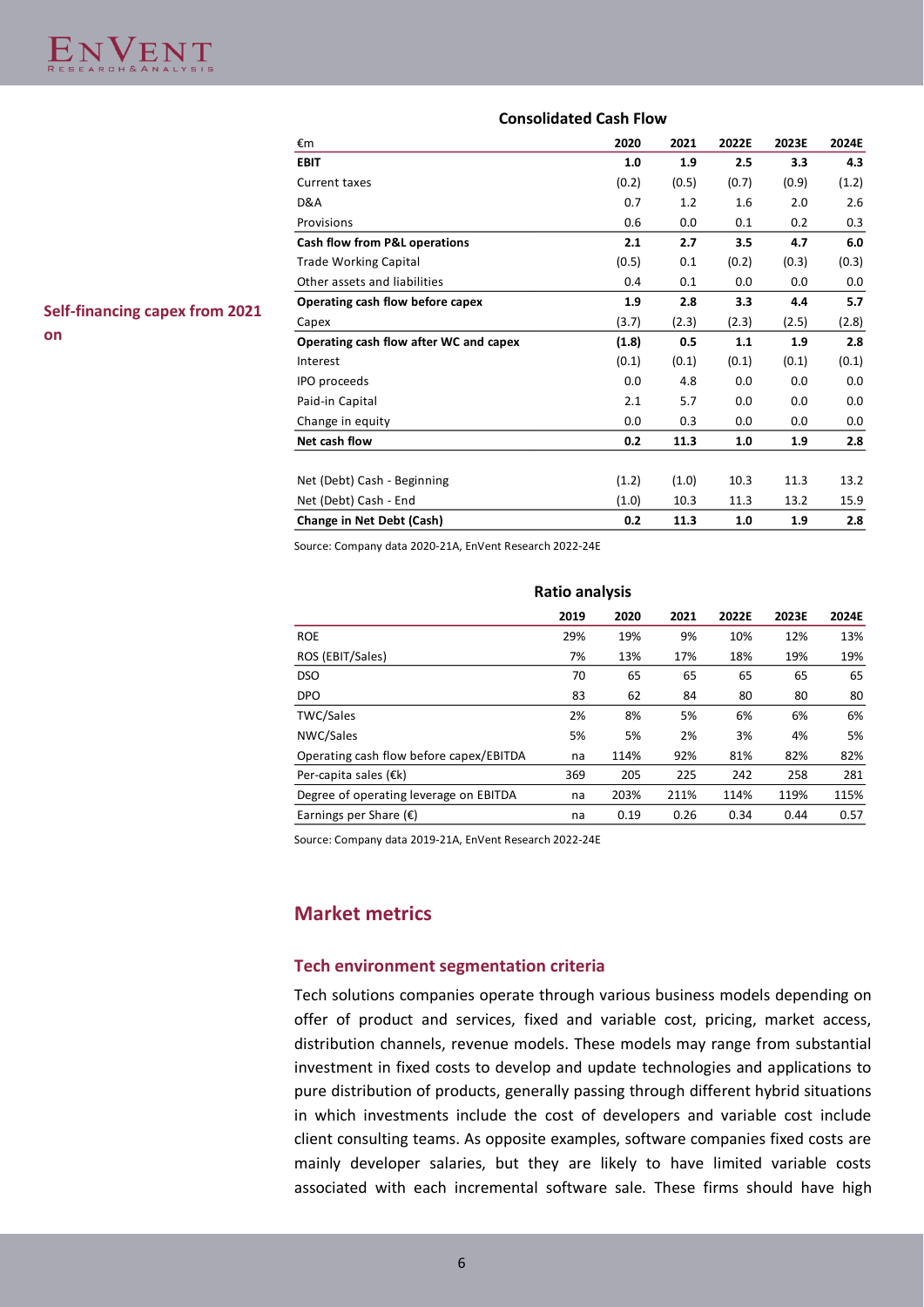operating leverage. Conversely a consulting firm charges time of skilled teams and incurs variable costs in the form of consultant wages. These firms typically have low operating leverage. Within the digital technology's ecosystem, the matter is complicated by the huge speed of progress and innovation investments, with fast both adoption of "must have" products and apps, with growing market niches or custom-made developments. A furtherly serious complication is the inherent scalability of most solutions, which is called upon as the very good reason to target huge markets and global reach for innovative technologies. A frequent consequence is a regular flow of brilliant companies going public in most developed countries and raising finance to support multi-year investments and related operating losses in view of a national, regional or global success.

The following charts may represent the mix and diversity of financial performances and value perspectives for a number of cloud and cybersecurity players, including well-established companies and small-sized newcomers. As a widely recognized rule-of-thumb we have included revenues per employee, a meaningful metric to investigate profitability dynamics as they occur in different mixes of fixed cost and variable cost and gross margins.



**Revenues and EBITDA, 2021**

Source: EnVent Research on S&P Capital IQ data - Notes: for some companies 2021E data; capped revenues for Tinexta and Palo Alto



# **EBITDA margin on total revenues, 2021 - Italian and global peers**

Source: EnVent Research on S&P Capital IQ - Notes: for some companies 2021E data; capped losses for WANdisco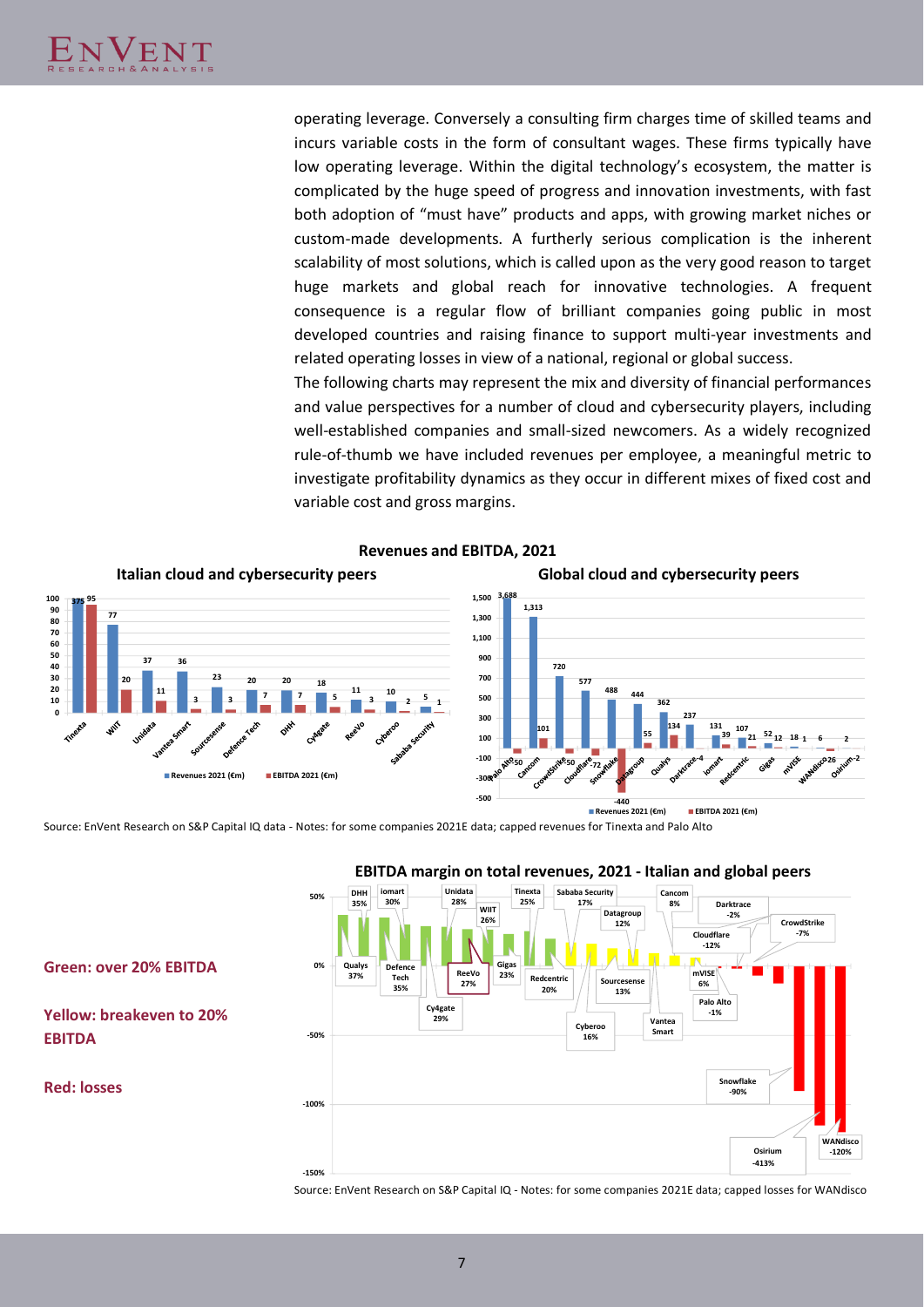









Source: EnVent Research on S&P Capital IQ data - Note: for some companies 2021E data

# **Valuation**

We have updated our DCF with an additional explicit projection for 2024 and market multiples analysis.

## **Discounted Cash Flows**

Updated assumptions:

- Risk free rate: 1.0% (Italian 10-year government bonds interest rate 3Y average. Source: Bloomberg, April 2022)
- Market return: 12.5% (3Y average. Source: Bloomberg, April 2022)
- Market risk premium: 11.5%
- Beta: 0.85 (EnVent analysis on selected peers. Source: Bloomberg)
- Cost of equity: 10.8%
- Cost of debt: 2.5%
- Tax rate: 24% (IRES)
- 40% debt/(debt + equity) as target capital structure
- WACC calculated at 7.3%, according to above data
- Perpetual growth rate after explicit projections (G): 3%
- Terminal Value assumes EBITDA margin at 29% and EBIT margin at 21%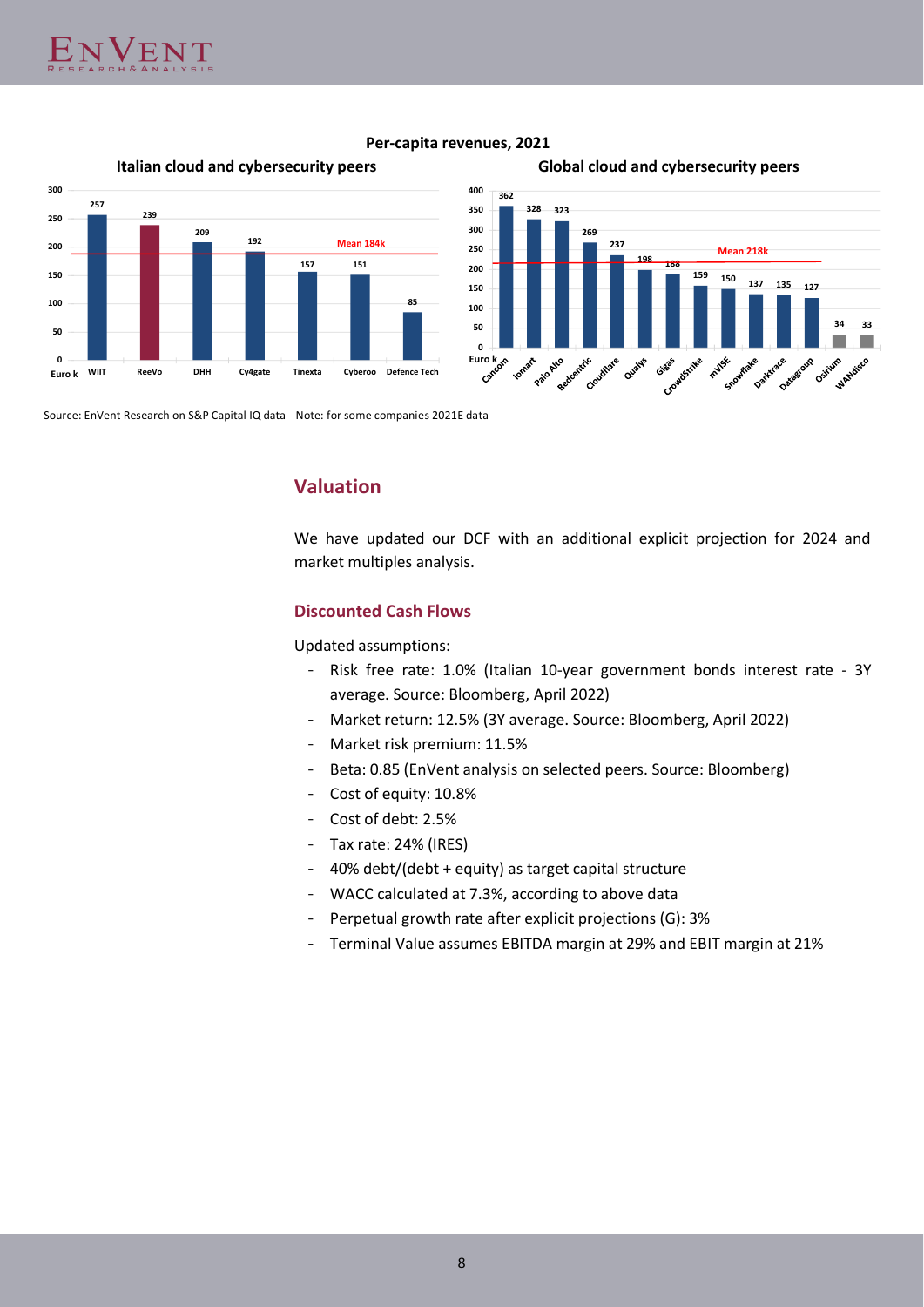|                                          | <b>DCF Valuation</b> |       |        |       |       |       |       |            |  |
|------------------------------------------|----------------------|-------|--------|-------|-------|-------|-------|------------|--|
| €m                                       |                      | 2019  | 2020   | 2021  | 2022E | 2023E | 2024E | Perpetuity |  |
| <b>Revenues</b>                          |                      | 4.9   | 8.1    | 11.5  | 14.7  | 18.4  | 22.9  | 23.6       |  |
| <b>EBITDA</b>                            |                      | 0.7   | 1.7    | 3.1   | 4.1   | 5.3   | 6.9   | 6.8        |  |
| Margin                                   |                      | 15%   | 21%    | 27%   | 28%   | 29%   | 30%   | 29%        |  |
| <b>EBIT</b>                              |                      | 0.4   | 1.0    | 1.9   | 2.5   | 3.3   | 4.3   | 4.8        |  |
| Margin                                   |                      | 7%    | 12%    | 16%   | 17%   | 18%   | 19%   | 21%        |  |
| Taxes                                    |                      | (0.1) | (0.3)  | (0.5) | (0.7) | (0.9) | (1.2) | (1.4)      |  |
| <b>NOPAT</b>                             |                      | 0.3   | 0.7    | 1.4   | 1.8   | 2.4   | 3.1   | 3.5        |  |
| D&A                                      |                      |       | 0.7    | 1.2   | 1.6   | 2.0   | 2.6   | 2.0        |  |
| Provisions                               |                      |       | 0.6    | 0.0   | 0.1   | 0.2   | 0.3   | 0.3        |  |
| Cash flow from operations                |                      |       | 2.0    | 2.6   | 3.5   | 4.6   | 6.0   | 5.8        |  |
| <b>Trade Working Capital</b>             |                      |       | (0.5)  | 0.1   | (0.2) | (0.3) | (0.3) | (0.0)      |  |
| Capex                                    |                      |       | (3.7)  | (2.3) | (2.3) | (2.5) | (2.8) | (2.0)      |  |
| Other assets and liabilities             |                      |       | 0.4    | 0.1   | 0.0   | 0.0   | 0.0   | 0.0        |  |
| Yearly unlevered free cash flow          |                      |       | (1.8)  | 0.5   | 1.1   | 1.9   | 2.8   | 3.7        |  |
| Free cash Flow to be discounted          |                      |       |        |       | 1.1   | 1.9   | 2.8   | 3.7        |  |
| WACC                                     | 7.3%                 |       |        |       |       |       |       |            |  |
| Long-term growth (G)                     | 3.0%                 |       |        |       |       |       |       |            |  |
| <b>Discounted Cash Flows</b>             |                      |       |        |       | 1.0   | 1.7   | 2.3   |            |  |
| Sum of Discounted Cash Flows             | 4.9                  |       |        |       |       |       |       |            |  |
| <b>Terminal Value</b>                    |                      |       |        |       |       |       |       | 90.7       |  |
| Discounted TV                            | 73.5                 |       |        |       |       |       |       |            |  |
| <b>Enterprise Value</b>                  | 78.4                 |       |        |       |       |       |       |            |  |
| Net Cash as of 31/12/21                  | 10.3                 |       |        |       |       |       |       |            |  |
| Minorities as of 31/12/21                | (0.3)                |       |        |       |       |       |       |            |  |
| <b>Equity Value</b>                      | 88.5                 |       |        |       |       |       |       |            |  |
| Equity Value per share $(\epsilon)$      | 17.50                |       |        |       |       |       |       |            |  |
|                                          |                      |       |        |       |       |       |       |            |  |
| <b>DCF - Implied multiples</b>           |                      |       | 2020   | 2021  | 2022E | 2023E | 2024E |            |  |
| EV/Revenues                              |                      |       | 9.7x   | 6.8x  | 5.3x  | 4.3x  | 3.4x  |            |  |
| EV/EBITDA                                |                      |       | 46.5x  | 25.6x | 19.1x | 14.7x | 11.4x |            |  |
| EV/EBIT                                  |                      |       | 80.0x  | 41.6x | 31.1x | 23.6x | 18.4x |            |  |
| P/E                                      |                      |       | 129.5x | 65.7x | 50.1x | 37.9x | 29.3x |            |  |
| Discount of current valuation vs. DCF    | $-19%$               |       |        |       |       |       |       |            |  |
| Current market price - Implied multiples |                      |       | 2020   | 2021  | 2022E | 2023E | 2024E |            |  |
| EV/Revenues                              |                      |       | 7.8x   | 5.5x  | 4.3x  | 3.4x  | 2.8x  |            |  |
| EV/EBITDA                                |                      |       | 37.5x  | 20.6x | 15.4x | 11.9x | 9.2x  |            |  |

Source: EnVent Research

EV/EBIT 64.5x 33.6x 25.1x 19.1x 14.8x P/E 107.3x 54.4x 41.5x 31.4x 24.3x

# **Market multiples**

We have updated our Italian and global cloud and cybersecurity peer groups, including newly listed companies, and reviewed the constituents based on revenue model and business mix criteria to find comparability with ReeVo.

The following chart includes the companies which we consider better comparable than others among those analyzed. Major selection criteria are IT-cloud-based services, including cloud and cybersecurity services; business mix with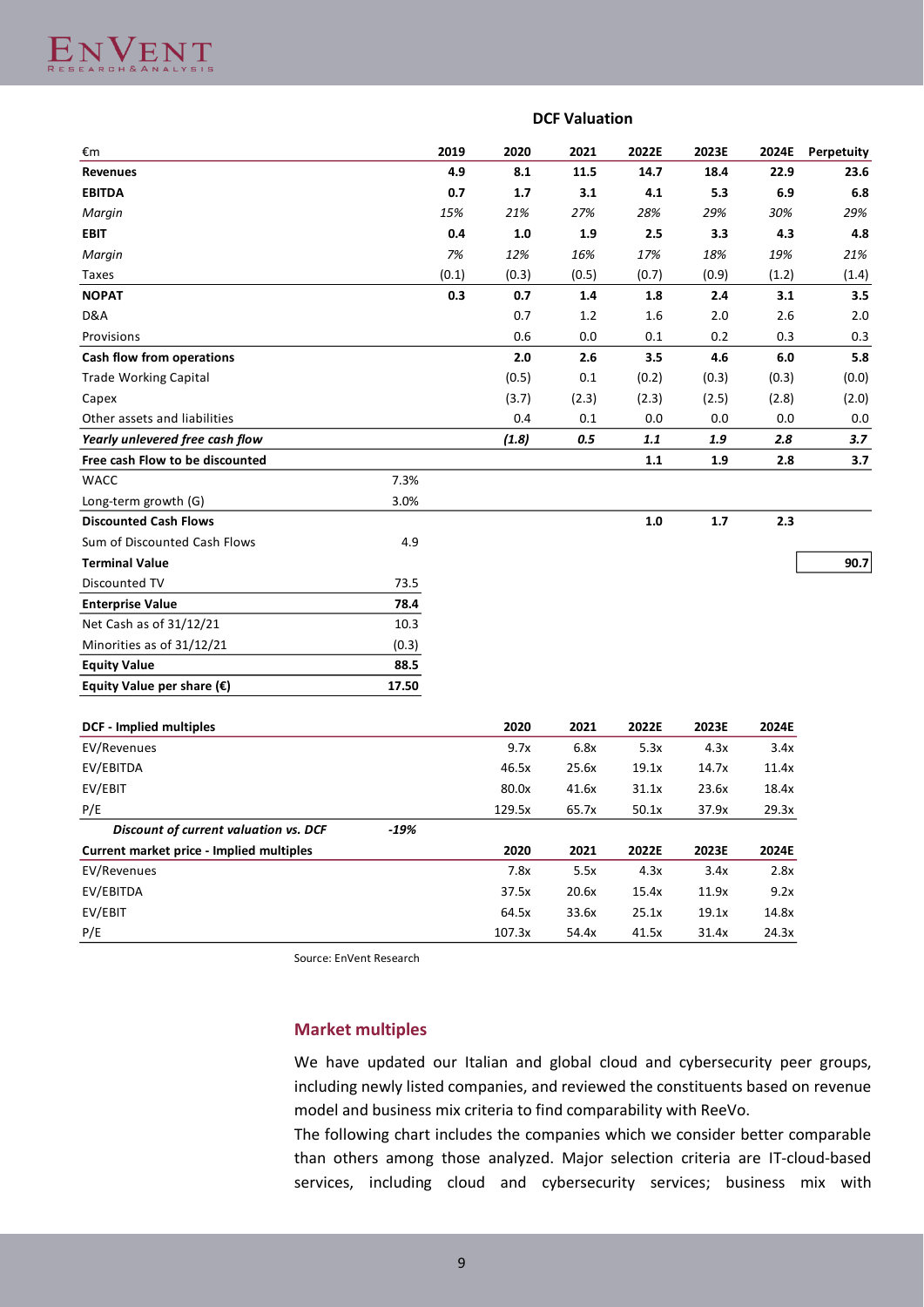specialization in IaaS multi-cloud and hybrid cloud services; profitability.

|                                             |       |                    |       |       | <b>Market multiples</b> |       |       |                |        |       |       |                 |
|---------------------------------------------|-------|--------------------|-------|-------|-------------------------|-------|-------|----------------|--------|-------|-------|-----------------|
|                                             |       | <b>EV/REVENUES</b> |       |       | <b>EV/EBITDA</b>        |       |       | <b>EV/EBIT</b> |        |       | P/E   |                 |
| <b>Company</b>                              | 2021  | 2022E              | 2023E | 2021  | 2022E                   | 2023E | 2021  | 2022E          | 2023E  | 2021  | 2022E | 2023E           |
| Italian cloud and cybersecurity peers       |       |                    |       |       |                         |       |       |                |        |       |       |                 |
| <b>WIIT</b>                                 | 14.3x | 7.7x               | 7.1x  | 54.3x | 21.2x                   | 18.5x | nm    | 37.6x          | 30.2x  | neg   | 50.9x | 39.2x           |
| Cy4gate                                     | 10.3x | 3.9x               | 2.9x  | 35.7x | 12.9x                   | 9.1x  | 39.3x | 18.8x          | 12.6x  | 35.5x | 25.4x | 17.5x           |
| Cyberoo                                     | 7.2x  | 4.1x               | 2.6x  | 44.5x | 9.3x                    | 4.5x  | neg   | 12.9x          | 5.2x   | neg   | 19.6x | 7.9x            |
| Defence Tech                                | 7.5x  | 5.3x               | 4.5x  | 21.3x | 14.2x                   | 11.6x | 29.9x | 17.7x          | 15.0x  | 49.8x | 28.7x | 23.9x           |
| Sababa Security                             | 3.7x  | 1.9x               | 1.2x  | 21.9x | 16.3x                   | 5.7x  | 34.2x | 11.5x          | 5.4x   | 47.4x | 24.0x | 11.0x           |
| Mean                                        | 8.6x  | 4.6x               | 3.7x  | 35.5x | 14.8x                   | 9.9x  | 34.4x | 19.7x          | 13.7x  | 44.2x | 29.7x | 19.9x           |
| Median                                      | 7.5x  | 4.1x               | 2.9x  | 35.7x | 14.2x                   | 9.1x  | 34.2x | 17.7x          | 12.6x  | 47.4x | 25.4x | 17.5x           |
| <b>Global cloud and cybersecurity peers</b> |       |                    |       |       |                         |       |       |                |        |       |       |                 |
| <b>Qualys</b>                               | 11.8x | 10.1x              | 8.7x  | 31.9x | 26.6x                   | 22.2x | 41.8x | 32.3x          | 27.1x  | 75.1x | 46.1x | 38.8x           |
| Redcentric                                  | 2.3x  | 2.0x               | 1.8x  | 11.6x | 7.9x                    | 7.3x  | 24.8x | 12.5x          | 11.1x  | 21.1x | 15.3x | 13.3x           |
| mVISE                                       | 1.4x  | 1.2x               | 1.1x  | 23.1x | 15.3x                   | 12.2x | neg   | nm             | 24.4x  | neg   | nm    | 19.1x           |
| Datagroup                                   | 2.0x  | 1.5x               | 1.4x  | 16.3x | 9.6x                    | 8.9x  | 31.2x | 17.5x          | 15.7x  | 38.5x | 24.1x | 22.0x           |
| Darktrace                                   | 12.4x | 7.8x               | 6.0x  | neg   | 69.9x                   | 55.2x | neg   | 339.5x         | 608.6x | neg   |       | 629.9x 8,190.8x |
| Palo Alto                                   | 13.6x | 11.0x              | 9.0x  | neg   | 48.4x                   | 39.1x | neg   | 59.0x          | 45.8x  | neg   | 76.8x | 59.1x           |
| Osirium                                     | 3.6x  | 5.7x               | na    | neg   | neg                     | na    | na    | neg            | na     | na    | neg   | na              |
| Mean                                        | 6.7x  | 5.6x               | 4.7x  | 20.7x | 14.8x                   | 12.6x | 32.6x | 20.8x          | 19.6x  | 44.9x | 28.5x | 23.3x           |
| Median                                      | 3.6x  | 5.7x               | 3.9x  | 19.7x | 12.4x                   | 10.5x | 31.2x | 17.5x          | 20.1x  | 38.5x | 24.1x | 20.6x           |
| <b>ReeVo</b>                                | 6.0x  | 4.3x               | 3.4x  | 22.4x | 15.4x                   | 11.9x | 36.5x | 25.1x          | 19.1x  | 58.5x | 41.5x | 31.4x           |

**Market multiples**

Source: EnVent Research on S&P Capital IQ, 06/04/2022

Apart from the Italian peers, which however enjoy rewarding market valuations compared to other sectors, we note that some global tech stocks current price levels look unrelated with their underlying fundamentals and short-term earnings potential, with exceptionally high multiples compared to more mature peers. We also note that the peer groups show erratic multiples, reflecting inconsistent performances or in some cases loss-making. As a consequence, we consider more reliable the outcome of the DCF methodology as a proper expression of sound company fundamentals.

However, we have applied to our 2022-23 estimates the mean and median Revenues and EBITDA multiples of the peer groups, using data from 2Y analyst consensus, as a comparison with market data, recalling the warning of the high subjectivity of using averages resulting from two distant extremes.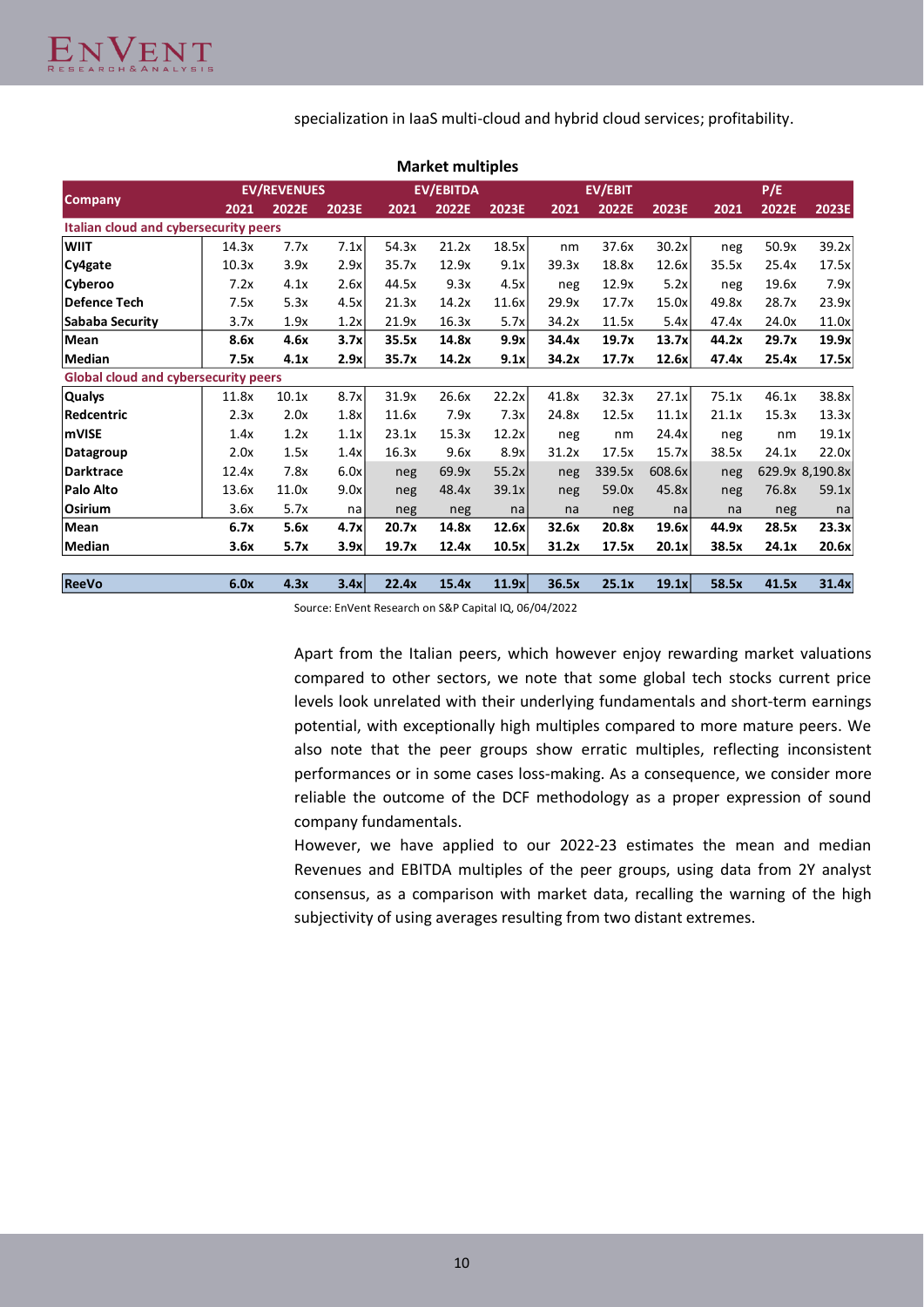|       | <b>Multiples - Italian peers</b> | €m           |        | <b>Multiple</b> | EV ( $\epsilon$ m) | Net Cash $(\epsilon m)$<br>31/12/21 |       | Minorities Equity Value $(\epsilon m)$ |
|-------|----------------------------------|--------------|--------|-----------------|--------------------|-------------------------------------|-------|----------------------------------------|
|       |                                  | <b>ReeVo</b> |        |                 |                    |                                     |       |                                        |
| 2022E | <b>Revenues</b>                  | 14.7         | Mean   | 4.6x            | 67.4               | 10.3                                | (0.3) | 77.4                                   |
|       |                                  |              | Median | 4.1x            | 60.0               | 10.3                                | (0.3) | 70.0                                   |
| 2023E | <b>Revenues</b>                  | 18.4         | Mean   | 3.7x            | 67.4               | 10.3                                | (0.3) | 77.4                                   |
|       |                                  |              | Median | 2.9x            | 53.7               | 10.3                                | (0.3) | 63.8                                   |
| Mean  |                                  |              |        |                 |                    |                                     |       | 72.2                                   |
| 2022E | <b>EBITDA</b>                    | 4.1          | Mean   | 14.8x           | 60.8               | 10.3                                | (0.3) | 70.8                                   |
|       |                                  |              | Median | 14.2x           | 58.3               | 10.3                                | (0.3) | 68.3                                   |
| 2023E | <b>EBITDA</b>                    | 5.3          | Mean   | 9.9x            | 52.8               | 10.3                                | (0.3) | 62.8                                   |
|       |                                  |              | Median | 9.1x            | 48.8               | 10.3                                | (0.3) | 58.8                                   |
| Mean  |                                  |              |        |                 |                    |                                     |       | 65.2                                   |
|       | <b>Multiples - Global peers</b>  | €m           |        | <b>Multiple</b> | EV ( $\epsilon$ m) | Net Cash $(\epsilon m)$<br>31/12/21 |       | Minorities Equity Value $(\epsilon m)$ |
|       |                                  | ReeVo        |        |                 |                    |                                     |       |                                        |

## **Multiples application**

|       | Multiples - Global peers | €m           |        | <b>Multiple</b> | EV ( $\epsilon$ m) | Net Cash $(\epsilon m)$<br>31/12/21 |       | Minorities Equity Value $(\epsilon m)$ |
|-------|--------------------------|--------------|--------|-----------------|--------------------|-------------------------------------|-------|----------------------------------------|
|       |                          | <b>ReeVo</b> |        |                 |                    |                                     |       |                                        |
| 2022E | <b>Revenues</b>          | 14.7         | Mean   | 5.6x            | 83.0               | 10.3                                | (0.3) | 93.1                                   |
|       |                          |              | Median | 5.7x            | 83.8               | 10.3                                | (0.3) | 93.8                                   |
| 2023E | <b>Revenues</b>          | 18.4         | Mean   | 4.7x            | 85.9               | 10.3                                | (0.3) | 95.9                                   |
|       |                          |              | Median | 3.9x            | 71.6               | 10.3                                | (0.3) | 81.7                                   |
| Mean  |                          |              |        |                 |                    |                                     |       | 91.1                                   |
| 2022E | <b>EBITDA</b>            | 4.1          | Mean   | 14.8x           | 61.0               | 10.3                                | (0.3) | 71.1                                   |
|       |                          |              | Median | 12.4x           | 51.1               | 10.3                                | (0.3) | 61.1                                   |
| 2023E | <b>EBITDA</b>            | 5.3          | Mean   | 12.6x           | 67.3               | 10.3                                | (0.3) | 77.4                                   |
|       |                          |              | Median | 10.5x           | 56.2               | 10.3                                | (0.3) | 66.2                                   |
| Mean  |                          |              |        |                 |                    |                                     |       | 69.0                                   |

Source: EnVent Research

# **Target Price**



Source: EnVent Research

Our updated DCF-based valuation of ReeVo yields a target price of €17.50 per share, from €15.82 of our prior note, 21% upside potential on current share price. We upgrade our rating from NEUTRAL to OUTPERFORM.

| ReeVo Price per Share            | €     |
|----------------------------------|-------|
| <b>Target Price</b>              | 17.50 |
| Current Share Price (06/04/2022) | 14.50 |
| <b>Premium (Discount)</b>        | 21%   |
| Source: EnVent Research          |       |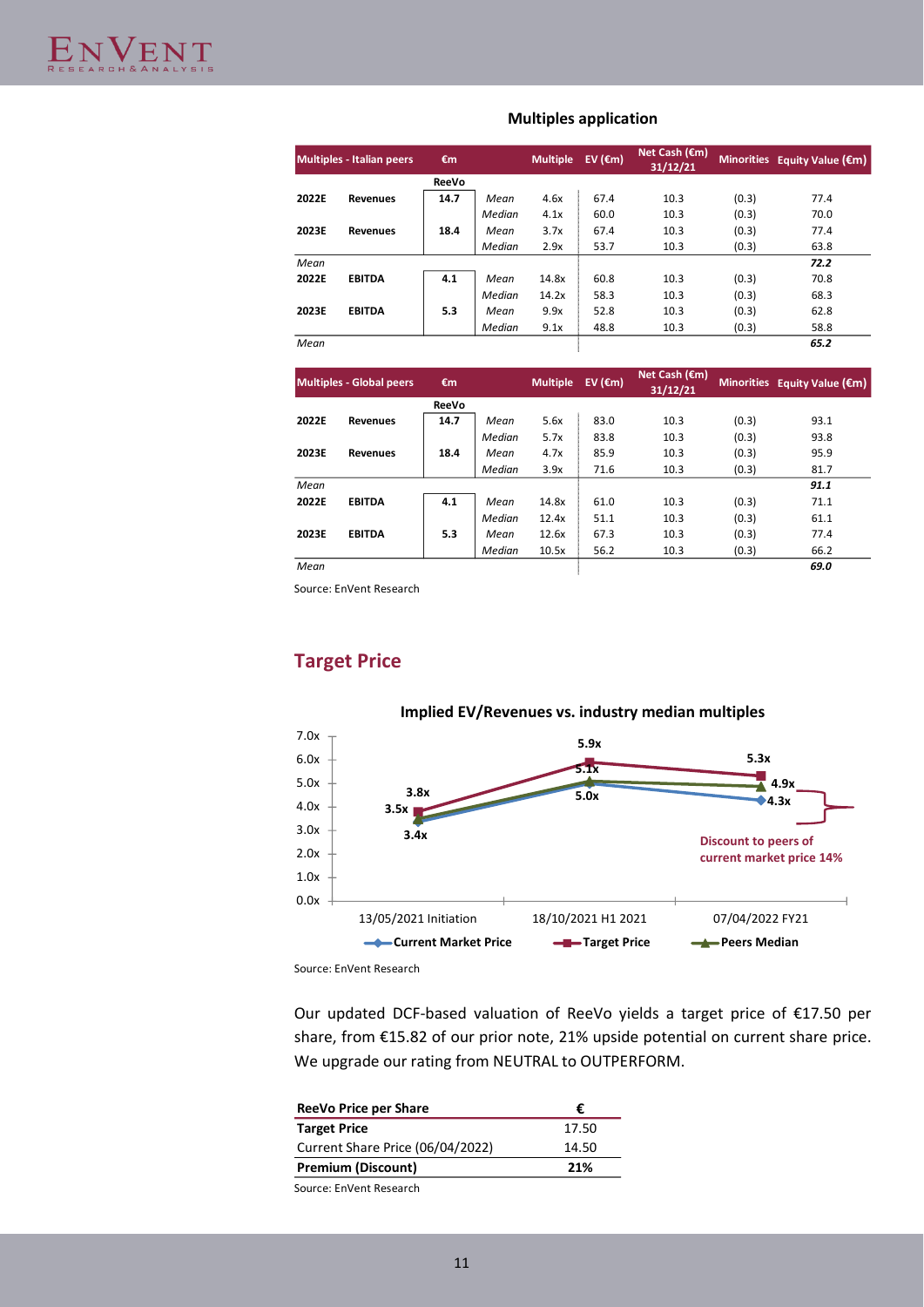

**ReeVo Share Price vs. EnVent Target Price**

at the end of this report.

Source: EnVent Research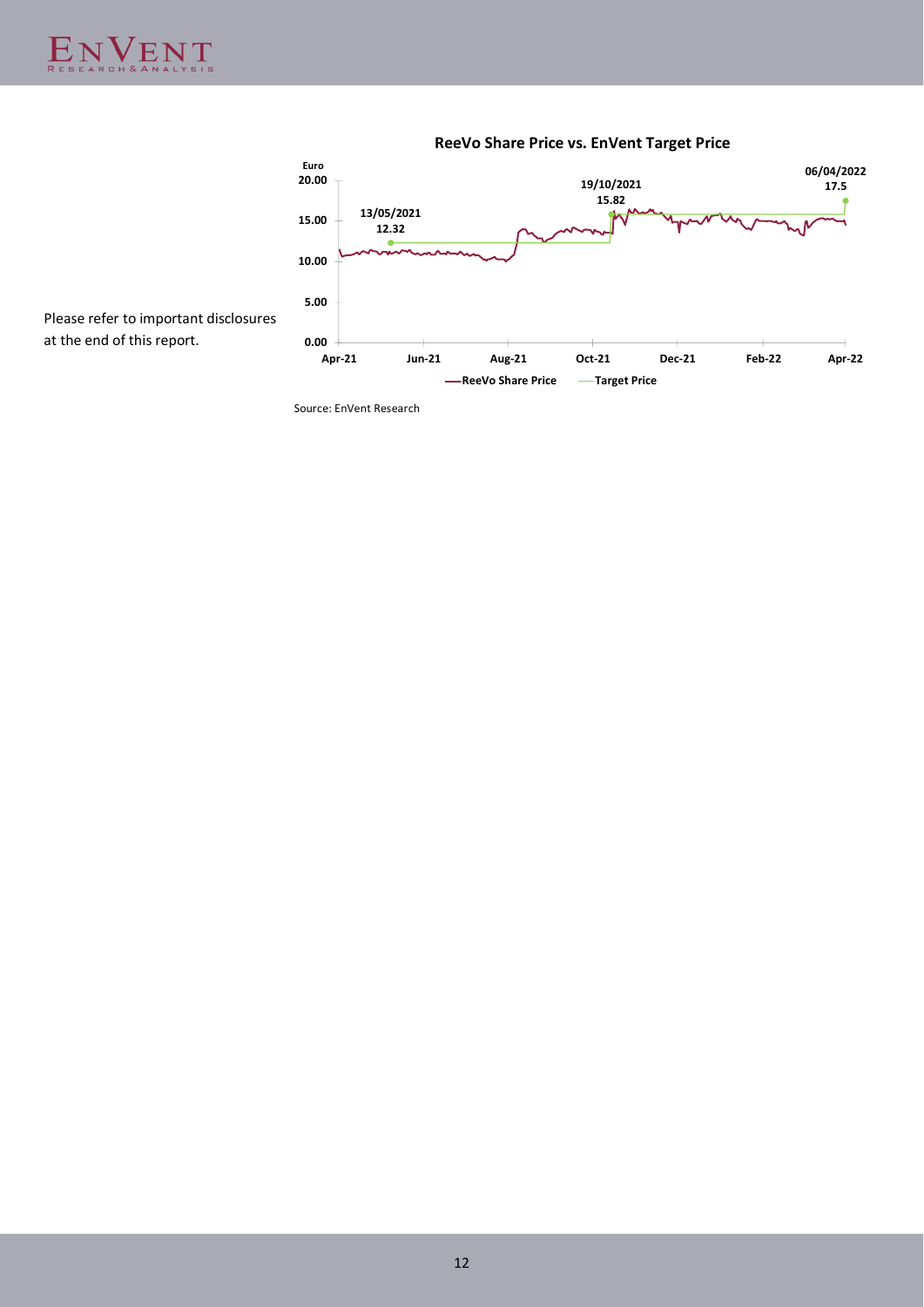**DISCLAIMER** (for more details go to www.enventcapitalmarkets.co.uk under "Disclaimer")

This publication has been prepared by Franco Gaudenti, Head of Research Division, and Luigi Tardella, Co-Head of Research Division, on behalf of the Research & Analysis Division of EnVent Capital Markets Limited ("EnVentCM"). EnVent Capital Markets Limited is authorised and regulated by the Financial Conduct Authority (Reference no. 651385).

According to article 35, paragraph 2b of Euronext Growth Milan Rules for Companies (Regolamento Emittenti Euronext Growth Milan), EnVentCM has been commissioned to produce Equity Research, and particularly this publication, for the Company by arrangement with MIT SIM, the Specialist engaged by the Company.

This publication does not represent to be, nor can it be construed as being, an offer or solicitation to buy, subscribe or sell financial products or instruments, or to execute any operation whatsoever concerning such products or instruments. This publication is not, under any circumstances, intended for distribution to the general public. Accordingly, this document is only for persons who are Eligible Counterparties or Professional Clients only, i.e. persons having professional experience in investments who are authorized persons or exempted persons within the meaning of the Financial Services and Markets Act 2000 and COBS 4.12 of the FCA's New Conduct of Business Sourcebook. For residents in Italy, this document is intended for distribution only to professional clients and qualified counterparties as defined in Consob Regulation n. 16190 of the October 29th, 2007, as subsequently amended and supplemented.

This publication, nor any copy of it, cannot be brought, transmitted, or distributed in the United States of America, Canada, Japan or Australia. Any failure to comply with these restrictions may constitute a violation of the securities laws provided by the United States of America, Canada, Japan, or Australia.

EnVentCM does not guarantee any specific result as regards the information contained in the present publication and accepts no responsibility or liability for the outcome of the transactions recommended therein or for the results produced by such transactions. Each and every investment/divestiture decision is the sole responsibility of the party receiving the advice and recommendations, who is free to decide whether or not to implement them. The price of the investments and the income derived from them can go down as well as up, and investors may not get back the amount originally invested. Therefore, EnVentCM and/or the author(s) of the present publication cannot in any way be held liable for any losses, damage, or lower earnings that the party using the publication might suffer following execution of transactions on the basis of the information and/or recommendations contained therein.

The purpose of this publication is merely to provide information that is up to date and as accurate as possible. The information and each possible estimate and/or opinion and/or recommendation contained in this publication is based on sources believed to be reliable. Although EnVentCM makes every reasonable endeavour to obtain information from sources that it deems to be reliable, it accepts no responsibility or liability as to the completeness, accuracy or exactitude of such information and sources. Past performance is not a guarantee of future results.

Most important sources of information used for the preparation of this publication are the documentation published by the Company (annual and interim financial statements, press releases, company presentations, IPO prospectus), the information provided by business and credit information providers (as Bloomberg, S&P Capital IQ, AIDA) and industry reports.

EnVentCM has no obligation to update, modify or amend this publication or to otherwise notify a reader or recipient of this publication in the case that any matter, opinion, forecast, or estimate contained herein, changes, or subsequently becomes inaccurate, or if the research on the subject company is withdrawn. The estimates, opinions, and recommendations expressed in this publication may be subject to change without notice, on the basis of new and/or further available information.

EnVentCM intends to provide continuous coverage of the Company and the financial instrument forming the subject of the present publication, with a semi-annual frequency and, in any case, with a frequency consistent with the timing of the Company's periodical financial reporting and of any exceptional event occurring in its sphere of activity.

A draft copy of this publication may be sent to the subject Company for its information and review (without valuation, target price and recommendation), for the purpose of correcting any inadvertent material inaccuracies. EnVentCM did not disclose the rating to the issuer before publication and dissemination of this document.

# **ANALYST DISCLOSURES**

For each company mentioned in this publication, all of the views expressed in this publication accurately reflect the financial analysts' personal views about any or all of the subject company (companies) or securities.

Neither the analysts nor any member of the analysts' households have a financial interest in the securities of the subject Company. Neither the analysts nor any member of the analysts' households serve as an officer, director, or advisory board member of the subject company. Analysts' remuneration was not, is not or will be not related, either directly or indirectly, to specific proprietary investment transactions or to market operations in which EnVentCM has played a role (as Euronext Growth Advisor, for example) or to the specific recommendation or view in this publication. EnVentCM has adopted internal procedures and an internal code of conduct aimed to ensure the independence of its financial analysts. EnVentCM research analysts and other staff involved in issuing and disseminating research reports operate independently of EnVentCM Capital Market business. EnVentCM, within the Research & Analysis Division, may collaborate with external professionals. It may, directly or indirectly, have a potential conflict of interest with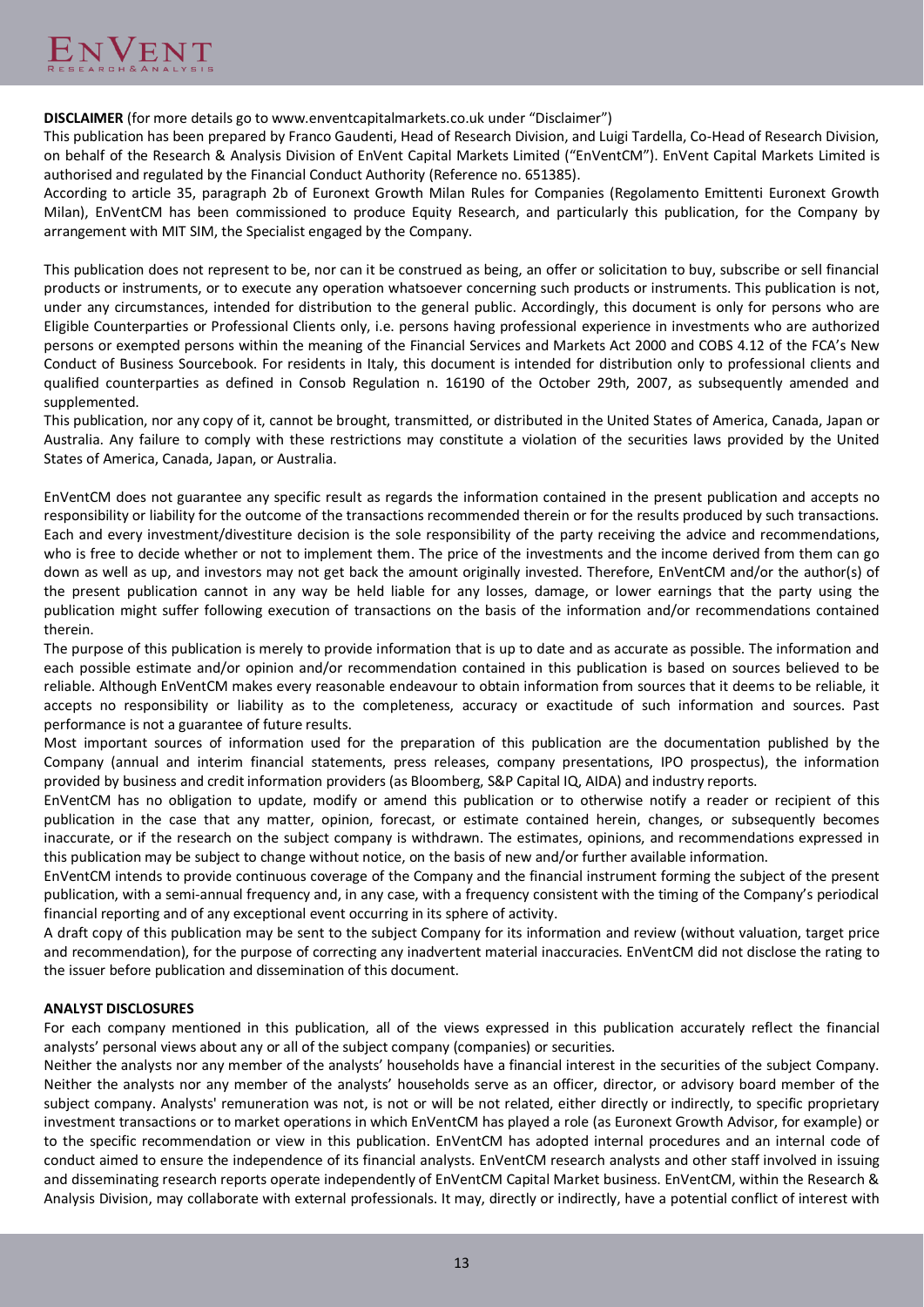

the Company and, for that reason, EnVentCM adopts organizational and procedural measures for the prevention and management of conflicts of interest (for details www.enventcapitalmarkets.co.uk under "Disclaimer", "Procedures for prevention of conflicts of interest").

## **MIFID II DISCLOSURES**

**ReeVo S.p.A.** (the "Issuer or the "Company") is a corporate client of EnVent Capital Markets. This document, being paid for by a corporate Issuer, is a Minor Non-monetary Benefit as set out in Article 12 (3) of the Commission Delegated Act (C2016) 2031. This note is a marketing communication and not independent research. As such, it has not been prepared in accordance with legal

requirements designed to promote the independence of investment research and this note is not subject to the prohibition on dealing ahead of the dissemination of investment research.

## **CONFLICTS OF INTEREST**

In order to disclose its possible conflicts of interest, EnVentCM states that it acts or has acted in the past 12 months as Euronext Growth Advisor, Global Coordinator, Bookrunner and Corporate Broker to the subject Company on the Euronext Growth Milan market, a Multilateral Trading Facility regulated by Borsa Italiana (for details www.enventcapitalmarkets.co.uk under "Disclaimer", "Potential conflicts of interest").

## **CONFIDENTIALITY**

Neither this publication nor any portions thereof (including, without limitation, any conclusion as to values or any individual associated with this publication or the professional associations or organizations with which they are affiliated) shall be reproduced to third parties by any means without the prior written consent and approval from EnVentCM.

## **VALUATION METHODOLOGIES**

EnVentCM Research & Analysis Division calculates range of values and fair values for the companies under coverage using professional valuation methodologies, such as the discounted cash flows method (DCF), dividend discount model (DDM) and multiple-based models (e.g. EV/Revenues, EV/EBITDA, EV/EBIT, P/E, P/BV). Alternative valuation methodologies may be used, according to circumstances or judgement of non-adequacy of most used methods. The target price could be also influenced by market conditions or events and corporate or share peculiarities.

## **STOCK RATINGS**

The "OUTPERFORM", "NEUTRAL", AND "UNDERPERFORM" recommendations are based on the expectations within a 12-month period from the date of rating indicated in the front page of this publication.

Equity ratings and valuations are issued in absolute terms, not relative to market performance.

Rating system and rationale (12-month time horizon):

OUTPERFORM: stocks are expected to have a total return above 10%;

NEUTRAL: stocks are expected to have a performance between -10% and +10% consistent with market or industry trend and appear less attractive than Outperform rated stocks;

UNDERPERFORM: stocks are among the least attractive in a peer group, with the target price 10% below the current market price; UNDER REVIEW: target price under review, waiting for updated financial data, or other key information such as material

transactions involving share capital or financing;

SUSPENDED: no rating/target price assigned, due to material uncertainties or other issues that seriously impair our previous investment ratings, price targets and earnings estimates;

NOT RATED: no rating or target price assigned.

Some flexibility on the limits of the total return rating ranges is permitted, especially during high market volatility cycles. The stock price indicated in the report is the last closing price on the day of Production.

Date and time of Production: 06/04/2022 h. 6.20pm Date and time of Distribution: 07/04/2022 h. 6.45pm

# **DETAILS ON STOCK RECOMMENDATION AND TARGET PRICE**

| Date       | Recommendation    | Target Price $(\epsilon)$ | Share Price $(\epsilon)$ |
|------------|-------------------|---------------------------|--------------------------|
| 13/05/2021 | NEUTRAL           | 12.32                     | 11.00                    |
| 18/10/2021 | NEUTRAL           | 15.82                     | 13.55                    |
| 06/04/2022 | <b>OUTPERFORM</b> | 17.50                     | 14.50                    |